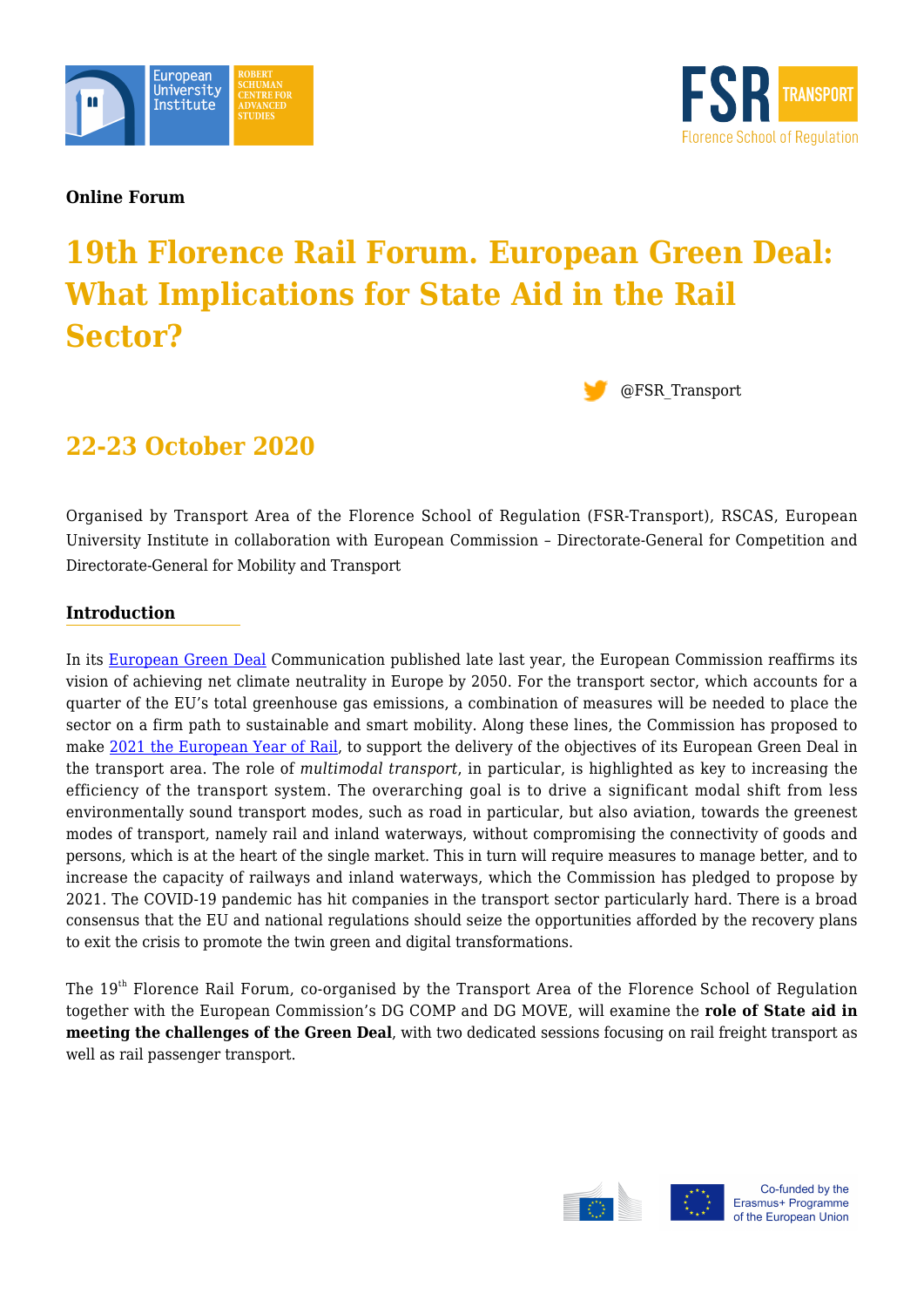Evaluations are currently underway of the relevant State aid guidelines including those pertaining to railways. The Commission considers that any revision will have to reflect the policy objectives of the European Green Deal, support a cost-effective transition to climate neutrality by mid-century, and ensure a level-playing field in the internal market. Investments will indeed be paramount to boosting intermodal freight transport, in particular in transhipment terminals but also more generally in rail infrastructure (to ensure interoperable/sufficient capacity), and, possibly, in rolling stock or technology (e.g. automation for train composition).

The 19<sup>th</sup> Florence Rail Forum will seek to discuss the situations that justify State aid in order to support investment (in rolling stock or intermodal terminals) as well as operations (start-up aid or longer term operating aid), and moreover, the conditions under which State aid should be declared compatible to make intermodal freight transport attractive. The possibility and conditions to set up public service obligations for (structurally non-viable) rail freight routes is also a key topic for discussion on the way to ensure sufficient capillarity and to address the issue of the unprofitable last mile service.

When it comes to rail passenger transport, the forum will seek to address the key questions surrounding the demonstration of the necessity of public service contracts by public authorities, i.e. how to determine the existence of a 'genuine public service need' in order for a public service contract to be awarded.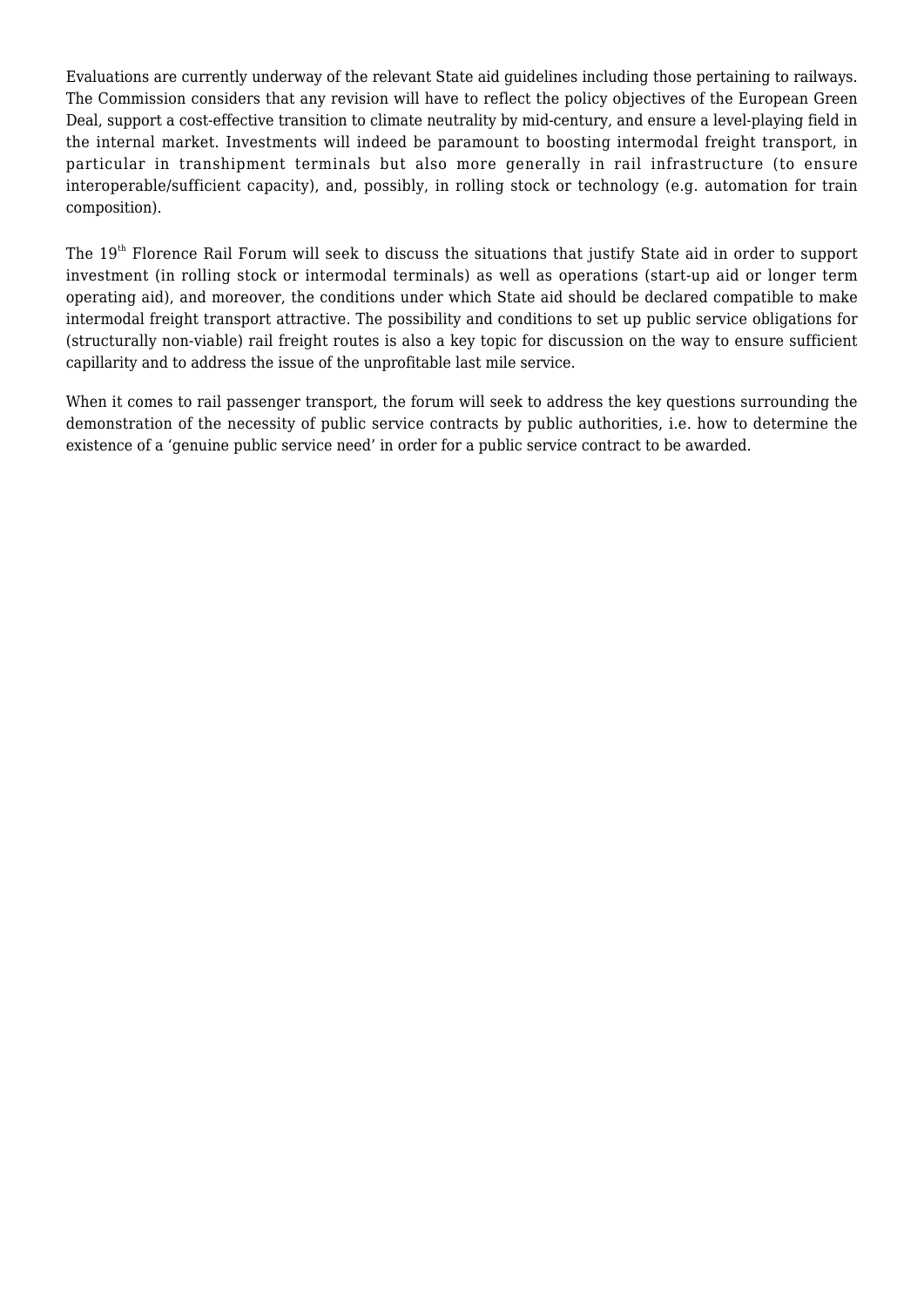#### **Programme**

#### **22 October Rail Freight Sessions I and II**

#### 09.00 - 09.30 **Introduction to the forum**

**Juan Montero |** FSR Transport, EUI **Sophie Moonen |** DG COMP, European Commission **Maurizio Castelletti** | DG MOVE, European Commission

#### 09.30 - 11.00 **Session A: Rail Freight Transport Session I. State aid and investment**

The Railway Guidelines allow for interoperability aid. Is the current framework sufficient to foster interoperability? Is there a market failure in the construction of intermodal terminal infrastructure and superstructure? Are there specificities in maritime and inland waterways terminals? How can state aid support modal shift without distorting existing competition in intermodal terminals? What should be the access conditions for infrastructure financed with investment aid? Is state aid necessary for the modernisation of terminals and rolling stock (e.g. specialised locomotives or wagons to carry containers or semitrailers, etc.) in the context of digitalisation and green deal?

**Silvia De Rocchi** | Captrain Italia Srl **Christoph Lerche |** Deutsche Bahn AG **Paul Hegge** | Lineas **Koen Cuypers** | Port of Antwerpen

*Open discussion*

11.00 - 11.15 *15 min break*

#### 11.15 -12.45 **Session B: Rail Freight Transport Session II. Operating aid**

The Railway Guidelines allow for operating aid for the coordination of transport in the form of payments of track access charges and reduction of external costs. What are the market failures preventing modal shift? Is the current architecture of incentives/presumption thresholds adequate to encourage modal shift? Would it be appropriate to introduce efficiency incentives? Would start-up aid be needed? Would PSO be justified and under which circumstances? Which operational phase would require state aid (long-haul traction, last miles and transhipment)?

**Ralf-Charley Schultze** | International Union for Road-Rail Combined Transport (UIRR) **Hinne Groot** | Ministry for Infrastructure and the Water Management (Netherlands) **Irmtraut Tonndorf** | HUPAC **Zeno D'Agostino** | Port Network Authority of the Eastern Adriatic Sea

*Open discussion*

#### 12.45 - 13.00 **Concluding remarks**

**Matthias Finger** | FSR Transport, EUI **Sophie Moonen** | DG COMP, European Commission **Maurizio Castelletti** | DG MOVE, European Commission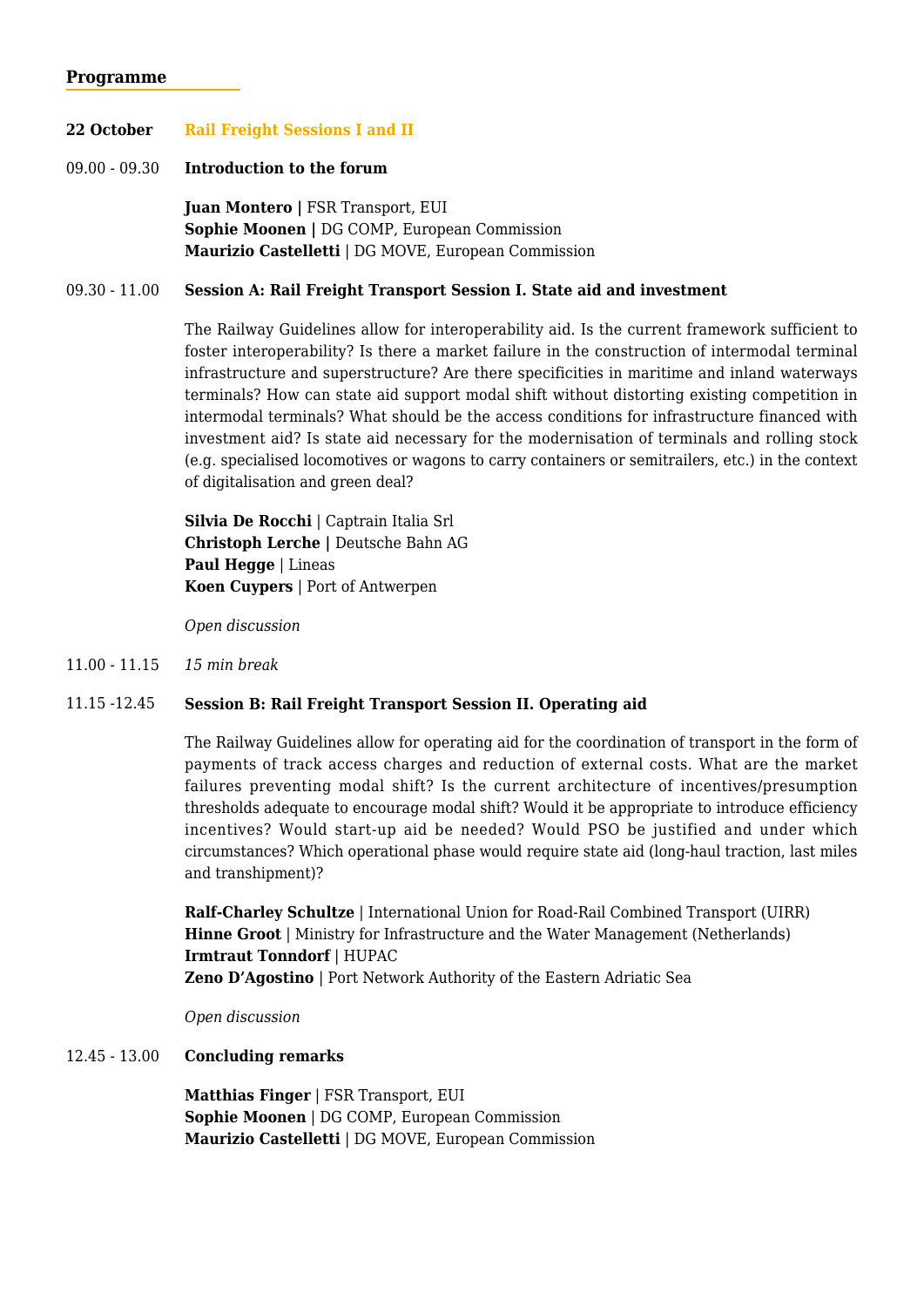#### **23 October Rail Passenger Transport Sessions I and II**

09.00 - 09.15 **Introduction to the second day of the forum**

**Juan Montero |** FSR Transport, EUI **Sophie Moonen |** DG COMP, European Commission **Maurizio Castelletti** | DG MOVE, European Commission

#### 09.15 - 10.45 **Session C: Rail Passenger Transport Session I. Public service contract and open access rail services**

In an increasingly competitive market and in view of a future revision of the State aid Guidelines for Railways, what are the policy objectives that would justify PSOs and the best instruments to objectively define such objectives? Should PSOs be extended to micro mobility/on-demand services and how to accommodate multimodal public service contracts? How to demonstrate the market failure when commercial and PSO services overlap and in international/night services? How to assess demand for future services (e.g. through historical data, projections, big data)? How should the possibility of pooling cost-covering with not costcovering services within a public service contracts be interpreted in view of complying with the proportionality principle when specifying PSO? How are working the PSOs established in the form of general rules and could their use be increased? Should data sharing and access to ticketing platforms be mandated on the recipients of PSO compensation?

**Ivana Paniccia** | Italian Transport Regulation Authority **Cesare Paonessa** | Agenzia per la Mobilità Piemontese **Erich Forster** | WESTbahn Management GmbH **Carl Adam Holmberg** | Snälltåget Sweden

*Open discussion*

10.45 - 11.00 *15 min break*

#### 11.00 - 12.30 **Session D : Rail Passenger Transport Session II. Compensation parameters**

How to increase legal certainty on the calculation of PSO compensation? Which parameters require more guidance: hybrid (i.e. PSO/commercial) services, network effects, others? Nondiscriminatory access to rolling stock is key: How to channel public (including EU funding) and EIB funding to this purpose? Is public funding crowding out private investors? Is a pan-European second hand market feasible? If public funding is predominant, what are the pros and cons of the different ownership models (competent authorities vs service providers)?

**Nick Brooks** | ALLRAIL **Germano Guglielmi** | Ferrovie dello Stato **Patricia Perennes** | Centre-Val de Loire Region **Kurt Bauer** *|* ÖBB

*Open discussion*